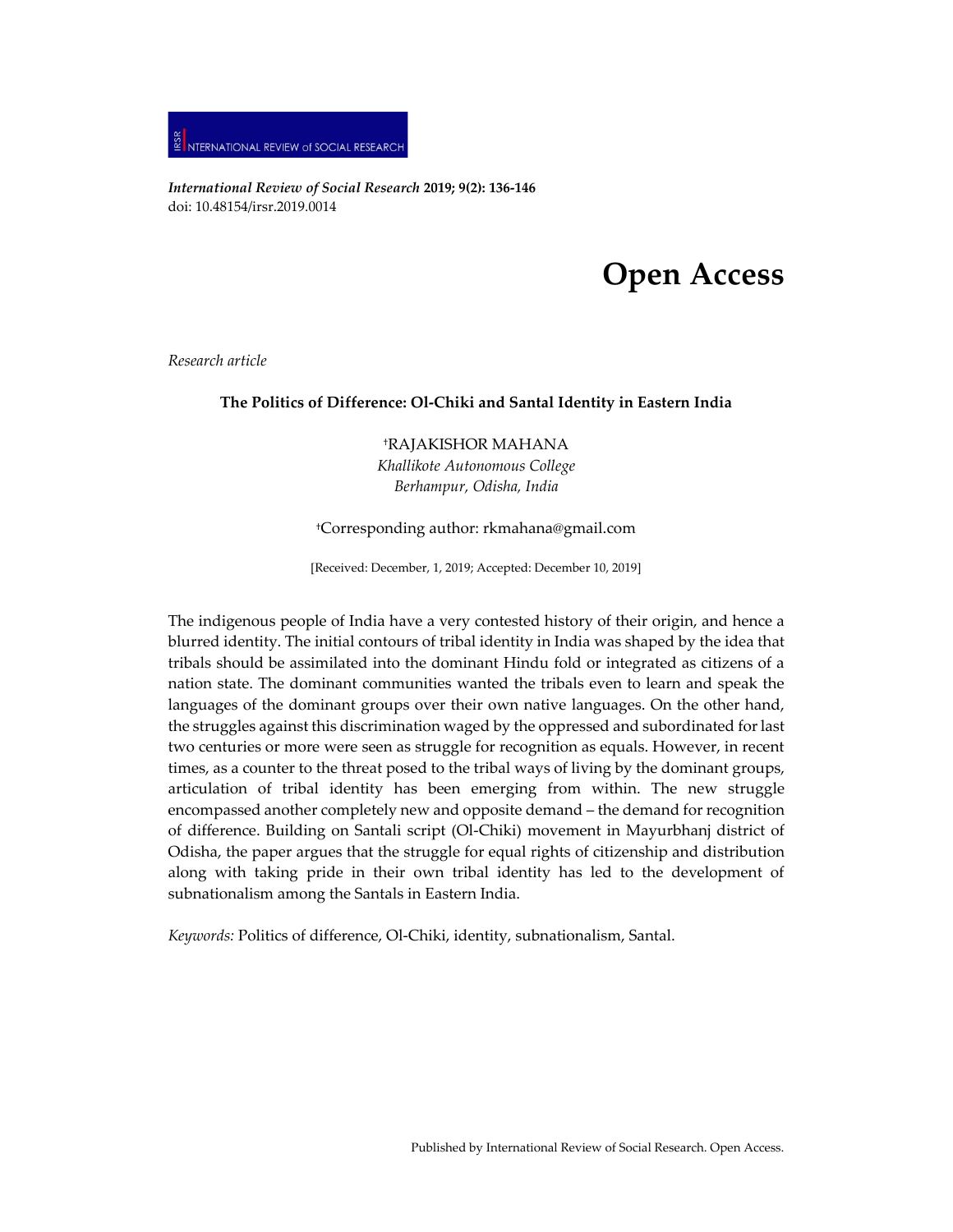## **The Problem**

The indigenous people of India, known popularly as "adivasis" and officially as Scheduled Tribes, have a very contested but blurred history of their origin (Béteille 1986, 1998; Kuper 2003; Radhakrishna 2016). Without understanding the complexity, the British colonial administrators arbitrarily classified the Indian population into 'castes' and 'tribes' purely for administrative purposes. Hence, the colonial anthropological discourse constructed the 'natives' as backward, childlike or 'exotic'1 and in opposition to the Western self (cf. Appadurai 1988: 39; Asad 1973; Das 1995: 3; Sarukkai 1997: 1406; Trouillot 1991), particularly to the colonisers who were rational agents of progress (Said 1979: 40; cf. Chatterjee 1993). As a result of which, the indigenous people learnt to realise and recognise their identity in society not by the characteristics and attributes of their own social being but by one imposed by their superiors. Building on Gramsci's (1971) ideology of negation in constructing and interpreting subaltern consciousness, Ranajit Guha draws our attention to the problem in the following paragraph (1983a: 18, cited in Singh 2001: 241- 42).

In colonial India, a sense of identity was imposed on him (peasantry)<sup>2</sup> by those who had power over him by virtue of their class, caste and social standing. It was they who made him aware of his place in society as a measure of his distance from themselves – a distance expressed in differentials of wealth, status, and culture. His identity amounted to the sum of his subalternity. In other words, he learnt to recognise himself not by the properties and attributes of his own social being but by diminution, if not negation, of those of his superiors.

The conception of "adivasi" understood in both the ways of its construction and appropriation laid the foundation of a "civilising mission" for tribals. The initial contours of tribal identity in India were shaped by the idea that tribals should be assimilated into the dominant Hindu fold or integrated as citizens of Indian nation (Xaxa 2005). The dominant communities wanted the tribals even to learn and speak the languages of the dominant groups over their own native languages. On the other hand, the struggles against this discrimination waged by the oppressed and subordinated for last two centuries or more were seen as struggle for recognition as equals: one man one vote, equal pay for equal work, equality before law, the need to overturn the inherited structures of power, to capture state power, taking pride in their own tribal language and so on. However, in recent times, as a counter to the threat posed to the tribal ways of living by the dominant groups, articulation of tribal identity has been emerging from within the tribal communities. The new struggle encompassed another completely new and opposite demand – the demand for "recognition of difference" (Pandey 2006). The *raison d'être* of such articulation was not only to demand some degree of political freedom and autonomy but also to ensure the protection, development and promotion of tribal language, customs, culture and their own ways of being.

<sup>1</sup> For a fascinating account of the ironies in the historical evolution of terms like native, inlander, indigenous, etc., in the context of Dutch colonialism in Southeast Asia, see Anderson (1991: 113-128) and autochthonous, see Furer-Haimendorf (1982). For a historical review of notion of primitive society, see Kuper (1988) and for the idea of indigenous people in India and related issues, see Baviskar (2006), Beteille (1993, 1998), Kuper (2003), Sengupta (1988a, 1988b), Shah (2007) and Xaxa (1999).

<sup>2</sup> This observation is applicable to all subaltern groups including the 'tribals', though Guha made his observation particularly with regard to the peasantry.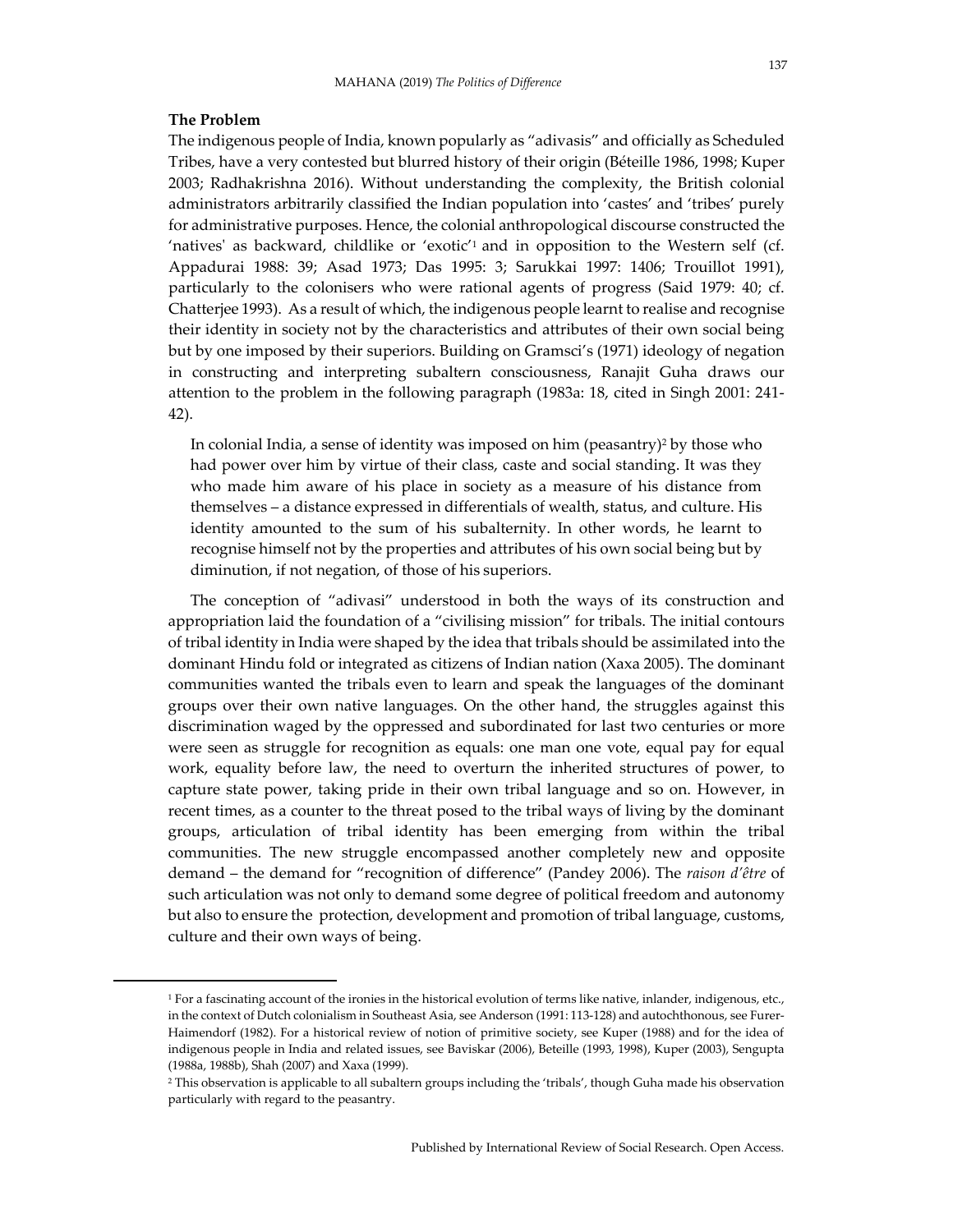Here the thrust of my analysis is to explore how the competing demands for social justice and the language of equal rights on the one hand and the recognition of difference on the other have awakened the tribal "person" to strive for another demand – like American slogan – to be *equal but different*. "Where social group differences exist and some groups are privileged while others are oppressed, social justice requires explicitly acknowledging and attending to those group differences in order to undermine oppression" - Iris Marion Young argues (Young 1990: 3). So this politics of difference is crucial in not only resisting domination and oppression but also establishing social justice. Building on this, analysis of Santali script (*Ol-Chiki*) movement in Mayurbhanj district in Odisha, as an instance, would appreciate the struggle of the Santals' demand for equal rights of citizenship and distribution along with taking pride in their own tribal identity has led to the development of subnationalism.

### **Individual, Person and Identity**

In his book *Evolution and Social Life*, Tim Ingold (1986) makes a crucial distinction between an individual and a person. For Ingold, as for Boas and Darwin, "the individual is an objective entity, a thing of parts, whose historical specificity depends on the combination of elements underlying its morphology and behaviour" (1986: 43). The biological human being is a unique amalgamation of genetic elements. And the performance of the social individual, the 'culture bearer' is an articulation of a certain set of instructions loaded in the conscious levels of mind. This tagging of cultural elements is, as for Boas, "a psychological integration... internal to the individual actor. Its obligatory character was not externally imposed, but based on unconsciously internalised categories" (Stocking 2001: 34). Ingold writes, "the individual is constituted by its parts, not by its position in a wider system of relationships" (1986: 44).

Whereas 'person' is a broader concept. Though individuality and personhood are complimentary concepts, we cannot exactly say where individuality ends and where personhood starts. Yet, to put simple, a person is a conscious agent who carries forward, and of course accumulates, past experiences into the present, and hence puts forth a new form of consciousness. And this conscious agent is a complex network of social relationships.

The first clear and precise statement of the difference between individual and person in anthropology, as Ingold acknowledges, goes back to Radcliffe-Brown, who writes (1952: 193-94),

Every human being in society is two things: he is an individual and also a person. As an individual, he is a biological organism, a collection of a vast number of molecules organized in a complex structure, within which, as long as it persists, there occur physiological and psychological actions and reactions, process and changes. Human being as individuals are objects of study for physiologists and psychologists. The human being as a person is a complex of social relationships. He is a citizen of England, a husband and a father, a bricklayer, a member of a particular Methodist congregation, a voter in a certain constituency, a member of his trade union, an adherent of the Labour Party, and so on. Note that each of these descriptions refers to a social relationship, or to a place in a social structure. Note also that a social personality is something that changes during the course of the life of a person. As a person, the human being is the object of study for the social anthropologists. We cannot study persons except in terms of social structure, nor can we study social structure except in terms of the persons who are the units of which it is composed (cited in Ingold 1986: 114).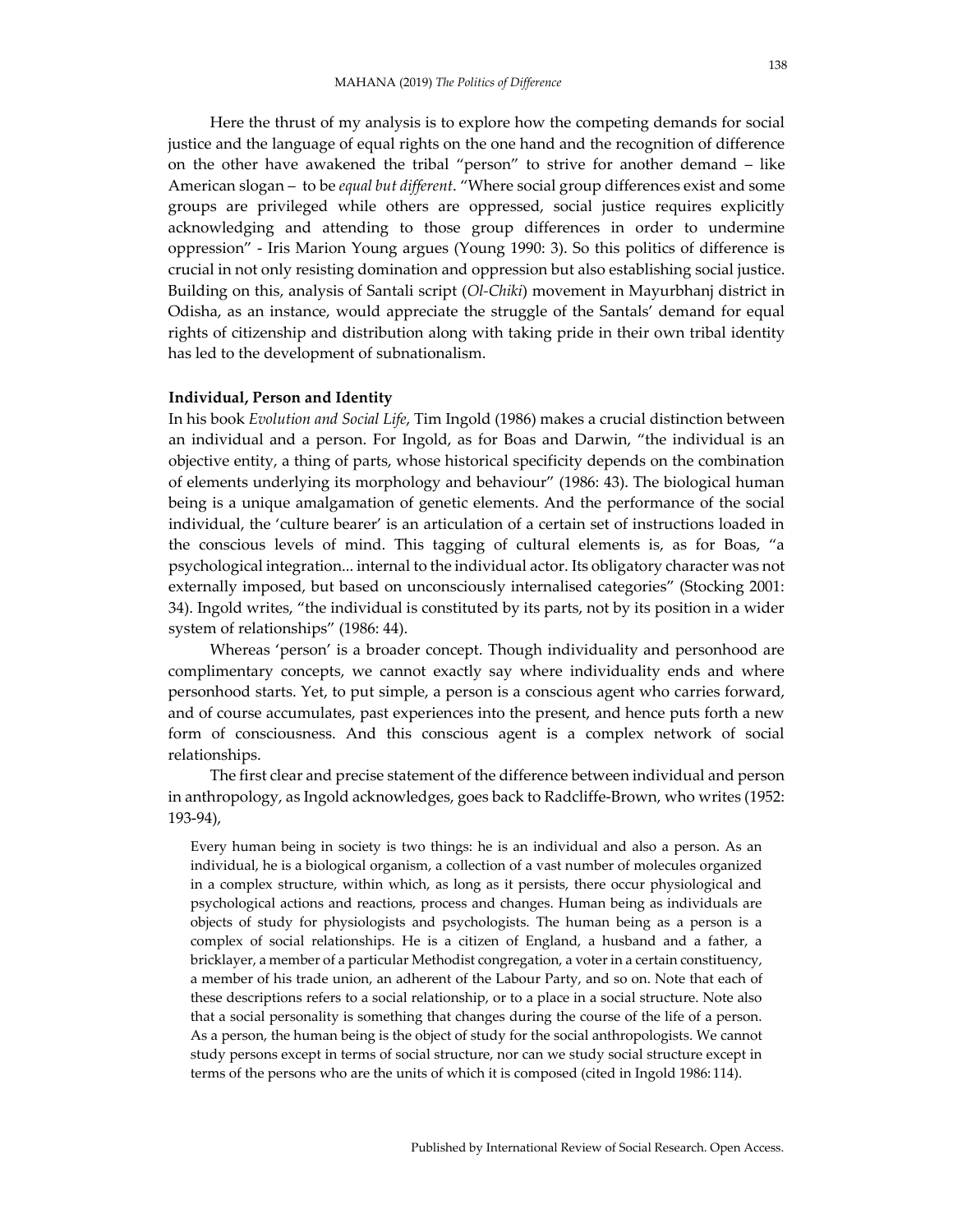Ingold goes on comparing Radcliffe-Brown's dictum, "The human being as a person is a complex of social relationships" (1940: 5) with a similar statement by Marx, in his *Theses on Feuerbach*, "The human essence is no abstraction inherent in each single individual. In its reality it is the ensemble of social relations" (Marx and Engels 1977: 122). Here, Marxis referring to personhood. Yet, it can hardly be said that they are telling the same thing, albeit both of them use almost similar words. The basic difference is that,

Marx's person is a real historical agent, enmeshed in a fabric of intersubjective relations that unfolds in the course of his and others' purposive, creative action. Radcliffe-Brown's person is a puppet whose actions are entirely determined by rules; whatever is irregular or idiosyncratic is omitted from the specification of structure and hence cannot be put down to persons as its constituent units (Ingold 1986: 115).

In this sense, the 'person' is nothing more than the role he plays and the place he occupies in the social structure. Here Radcliffe-Brown's usage of 'person' is typical to the original meaning of Latin *persona,* which means, "a mask, or more generally, an artificial role, a part in a play, or a kind of masquerade or imposture" (ibid). Mauss going a step ahead has enlightened us that the notion of person has undergone a series of transformations as '*the category of self'* and hence as the centre of consciousness (Mauss 1979: 78-79, cited in Ingold 1986: 115). It is precisely this distance covered in these transformations that differentiate Radcliffe-Brown's conception of 'person' from Marx's and Ingold's. Here what is crucial to the understanding of Ingold is the criterion of *agency*  of personhood. Let us put it simply. A biological human being may be a husband, a father, a voter of a constituency, member of an elected party, a citizen of a country and so on. It implies two things. The human being firstly is a role occupant (author) and secondly, a role player (actor). Yet, the person is not only the actor who plays these roles. But the person, as Ingold argues, both as an author and actor is neither only an individual organism nor *persona*, but "become involved in *real* social relations with other author- actors" (Ingold 1986: 115-16). In short, Ingold's idea of person "depends on the conception of the social as consisting not of relations between the component parts of a regular programme of practical conduct, but of the entwining of the lives that are being conducted" (ibid: 116).

The individual as a person – a conscious human being – persists to survive in the society in a complex of social relations. The person today not only persists to survive but also fights for justice. He struggles for dignity and recognition; dignity of life and living. For a tribal in general a dignified life and living does not mean that s/he would have, like some others, a grand mansion, rich food, expensive dresses and supremacy of voice. Rather s/he should have her/his basic needs fulfilled, his/her voice may not be considered as supreme but should be honoured. And s/he should be free from all exploitations, anomalies and indignities. This is part of what Nancy Fraser calls struggle for *redistribution*  and *recognition* (1995: 73). In this struggle often it is recognition which gets the primacy ignoring the issue of distribution. But even the struggle for recognition often ends up in a superficial formation of identity. Thus, Nancy Fraser elsewhere challenges us to rethink 'recognition'. As Nancy Fraser (2000: 113-114) challenges us,

Recognition is not group-specific identity but the status of individual group members as full partners in social interaction…it means a politics aimed at overcoming subordination by establishing the misrecognized party as full member of society, capable of participating on a par with the rest…misrecognition is neither a psychic deformation not a free-standing cultural harm but an institutionalized relation of social subordination. To be misrecognised,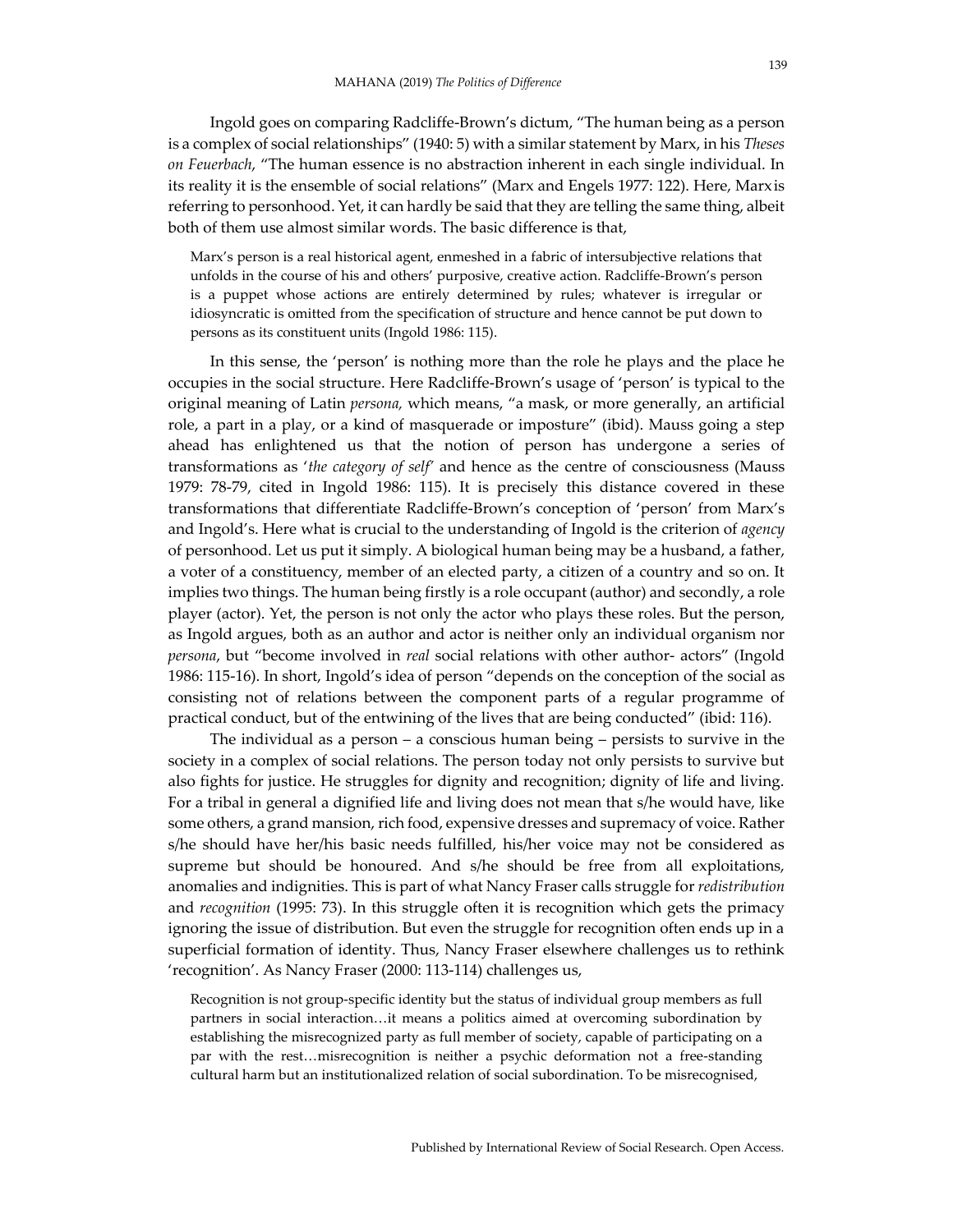accordingly, is not simply to be thought ill of, looked down upon or devalued in others' attitudes, beliefs or representations. It is rather to be denied the status of a full partner in social interaction, as a consequence of institutionalized patterns of cultural value that constitutes one as comparatively unworthy of respect or esteem.

In this status model, the politics of recognition moves beyond the question of identity, and seeks institutional justice for institutionalized wrongs. This politics seeks to overcome the status subordination by changing existing wrong values and entrenching new values that will enhance parity of participation in society.

Furthermore, today the person, preferentially here the conscious subaltern person, demands for "recognition of difference" (Pandey 2006). For last two centuries or more, Gyanendra Pandey argues, the struggles waged by the oppressed and subordinated were seen as struggle for recognition as equals: one man one vote, equal pay for equal work, equality before law, the need to overturn the inherited structures of power, to capture state power and so on. In the later decades of 20<sup>th</sup> century, the struggle encompassed another completely new and opposite demand – the demand for recognition of difference. The awareness of gender, race and ethnicity, the richness of language, beliefs and communal practices and the different ways of being have provided enough ground for diversity and the demand for recognition of difference. Let's consider the rationale behind the Santali script (Ol-Chiki) movement in Mayurbhanj district in Odisha.

#### *Ol-Chiki* **Movement and Santal Identity**

The roots of the Santali language movement in Mayurbhanj districts of Odisha goes back to Pandit Raghunath Murmu. He was born on 5 May 1905 at Dandbose, a small village near Rairangpur town in Mayurbhanj. He is the person who for the first time thought of inventing a script for Santali language. In 1925, while serving as the headmaster of Badamtaliya Model School, he invented a script for Santali language called *Ol-Chiki*. *Ol*  means drawning an imaginary picture in mind without making any sound and *Chiki*  means pictorial representation. Ol-chiki script has 30 letters including six vowels (*raha alang*) and 24 consonants (*keched alang*). The letters of the Ol-chiki script are not arbitrary but pictorial which are designed based on the shapes of an objection or action in their natural surroundings. For instance, the word /AT/ means earth and the shape of letter  $\degree$  0  $\gamma$  /AT/ is derived from the round shape of the Earth. Similarly, /UD/ means mushroom and

so, the letter " $\mathbb{Q}$ " /UD/ looks like a mushroom (http://wesanthals.tripod.com).

Sachidananda Das, the then Superintendent of Education of the state, dent on a surprise inspection found that Raghunath Murmu was having a hand press behind him and he came to know about the script then. Following his suggestion, the hand press and the script were displayed in the state exhibition in February 1939. Later, it was brought to the notice of the then Maharaja Sir Pratap Chandra Bhanj Deo, who after a long discussion was convinced about the suitability of the script. He proclaimed that his government would have no objection if the people would adopt the script to read and write their spoken language. He also remarked, "Success of the invention lies only in its application" (Hemram et. al. 1972: 9).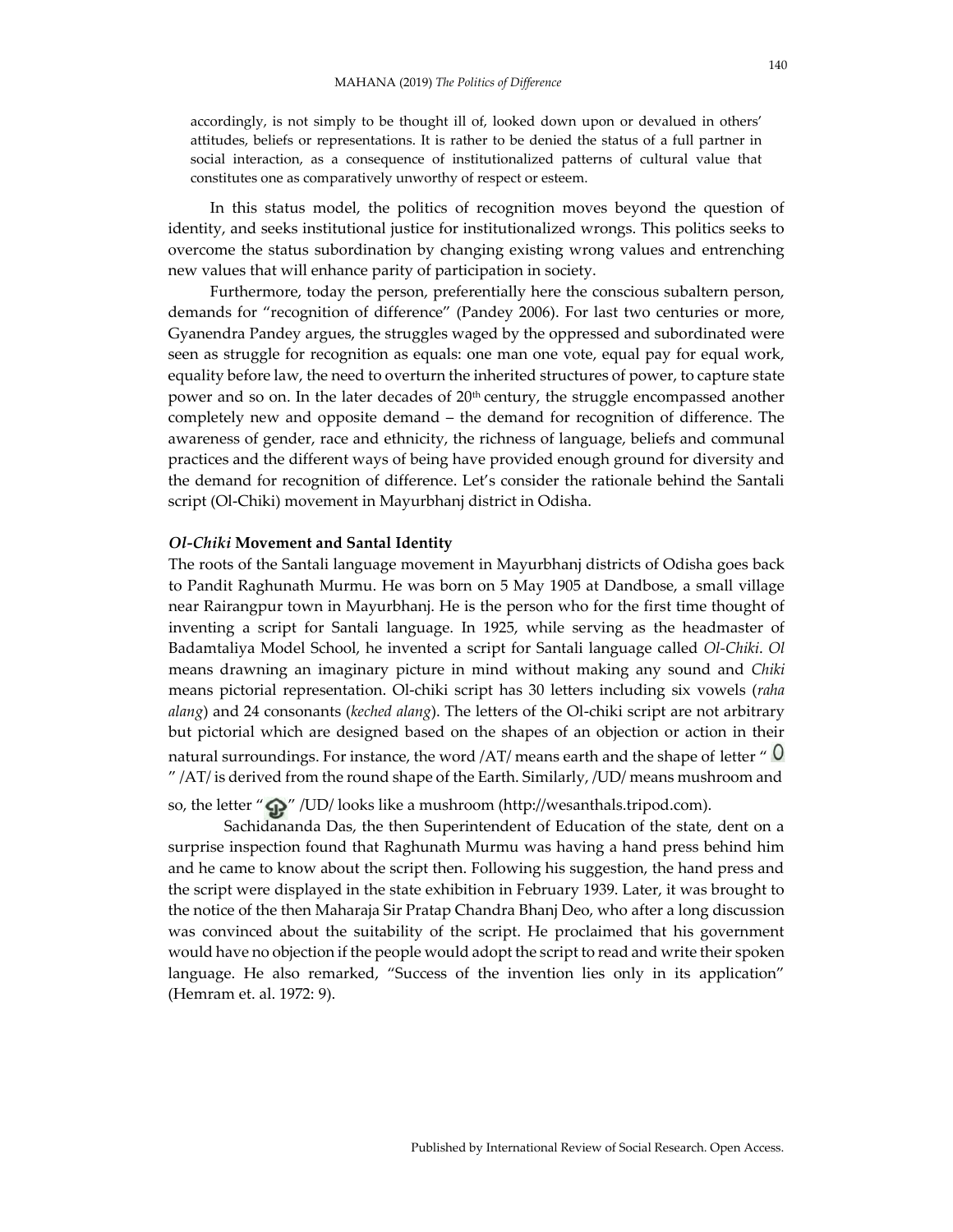

FIG. 1. Pandit Raghunath Murmu, the inventor of Ol-Chiki script. http://www.indianetzone.com/44/santhali\_language.htm, retrieved on 18 Sept 2010

Three years later, Pt. Murmu was transferred to Rairangpur High School on promotion, but soon he resigned from the post in 1946 and devoted all his time for propagation of *Ol-Chiki* in Santal dominated states of India. He published novels, books and journals in *Ol-Chiki* script. Many organizations were started. One among them was Adivasi Cultural Association formed in 1954. The semi-political affiliation of the organization slowed down the propagation of Ol-Chiki script. Finally, a pristine nonpolitical organization named Adivasi Socio-Educational and Cultural Association (ASECA) was formed in 1964 and got registered in June of 1964. It is now functioning in Odisha, Bihar, West Bengal, Assam, Jharkhand and other parts of the country.

After Pt. Murmu (died on 1 February 1982), the ASECA and its followers have been carrying forward the movement. In the 1980s, one of the leaders, Mr. Chhutai Soren, the present President of ASECA, Mayurbhanj (Odisha) wrote, describing the rationale and suitability of Ol-Chiki, to the then Prime Minister of India (Indira Gandhi), Chief Ministers of West Bengal, Odisha, Assam and Bihar for recognition and adoption of Ol- Script (*Ol*-*Chiki*) for Santali language. Since the time of Pt. Murmu till the present day, the most important demands of the movement were to include Santali language in the Eighth Schedule of the constitution of India and to introduce *Ol-Chiki* script from Primary School to University level. Furthermore, the Santals now demand that their mother language should be the medium of instruction in academic institutions. In response to the demand, the Department of Education of Government of Odisha, passed a resolution on 25 February 1991 for introduction of Santali language in Primary School level in the districts of Mayurbhanj, Keonjhar and Sundargarh that got implemented in 30 schools (20 in Mayurbhanj, 5 in Keonjhar and 5 in Sundargarh) on an experimental basis from May 1992. The experiment failed. The report of the expert committee set up by the Government of Odisha for studying the impact on introduction of Ol-Chiki script in 30 schools of Odisha concluded that the parents "are found to believe in competition and tuition. They are more in favour of learning Oriya and English. Learning their own language and script is secondary for them" (GoO 2001: 13).

Later, All Odisha Ol-Chiki Student Union (AOOSU) was formed at Rairangpur on 10 January 1999 with an objective to strengthen the movement for getting recognition of Ol-Chiki and its implementation in the educational system of Government of Odisha. From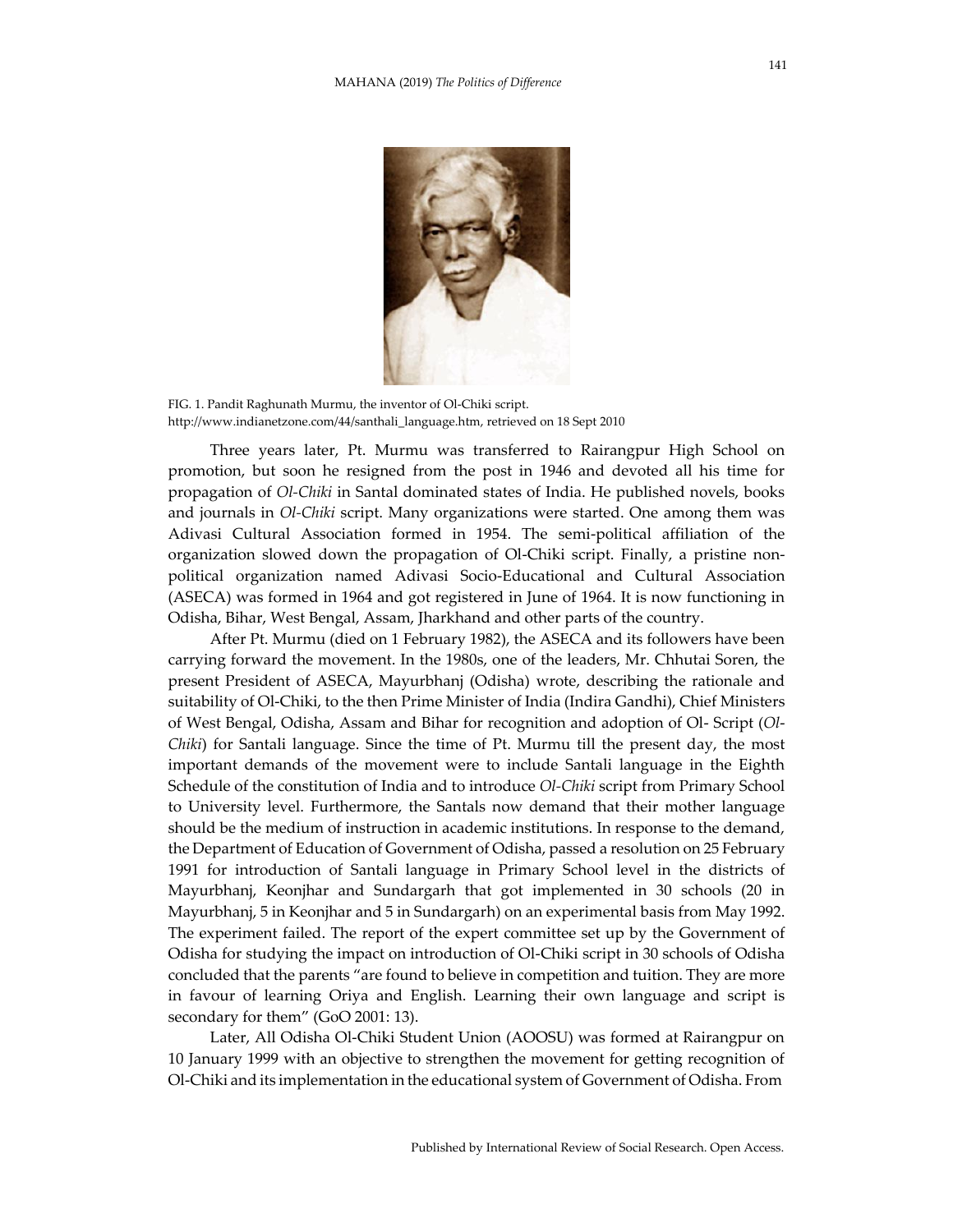time to time organizing rally and *dharna*, the AOOSU demanded for implementation of Ol-Chiki in District Primary Education Programme (DPEP). Finally, on 29 October 2002, an Expert Committee was set up by the Department of School and Mass Education, Government of Odisha, to examine the suitability of the use of Ol-Chiki script in Mayurbhanj district of Odisha. The Expert Committee after careful observation submitted its report on 12 November 2005 suggested (GoO 2005: 26-27):

- "Santal language should be used as medium of instruction at the primary level (Class I-V). Attempt must be made to bridge the gap between mother tongue (MT) – Santali and regional language/ school language (RL) – Odia.
- "Bilingual transaction model needs to be experimented. In the first year 80% time should be used to teach reading and writing of Santali and 20% time should be used for spoken Odia. In the final Primary year, the time is to be reversed. 80% time should be used for speaking, reading and writing of Odia and 20% time for reading and writing for Santali. Time in the in-between years should be adjusted 40-60, 50- 50, and 60-40%.
- "Use of Ol-Chiki script to study Santali language be made optional."

Getting positive feedbacks from the Expert Committee, the Government of Odisha in April 2006 declared that *Ol-Chiki* would be introduced in 100 schools on an experimental basis. The programme is under progress.

## **Politics of Difference and Growth of Subnationalism**

In the meanwhile, Government of India was pleased to include Santali language in the Eighth Schedule of the constitution of India on 22 December 2003. Similarly, in Jharkhand, the state has given recognition to Santali as the second language as the state on 19 August 2005. Since then, some universities like Siddhu Kanhu University, Ranchi University (both in Jharkhand) and some colleges have started imparting Santali language as one of the Modern Indian Language (MIL) subjects. ASECA, Mayurbhanj, is providing BA and MA Degree certificate courses in Ol-Chiki. In some of the universities and colleges, it is taught as an optional subject up to BA and MA Degree. Central Government has been pleased to allow writing Ol-Chiki as an MIL subject in UPSC examination. The movement is still in roll. The Santals today demand for:

- Teaching Santali students in Santali language and Ol-Chiki script in all schools.
- Creation of special department for Santali language in colleges and Universities.
- North Odisha University to be named after Pt. Raghunath Murmu.
- Establishment of Sahitya Academy for Santali in Odisha.
- Laying the statue of Pt. Murmu in front of the Assembly of Odisha.
- Inclusion of Santali as an optional subject in Odisha Public Service Commission and so on.

Why is a separate script (Ol-Chiki) for Santali language needed? Soren (1980), Zide (1996), Murmu and Hansdah (ND) have described the rationality, suitability and novelty of Ol-Chiki for writing Santali language. They argue that the problems of accurately representing Santali language in Indic script, viz. Odia, Hindi, Bengali, Assami and Roman script (English) are manifold. A portal of *Ol-Chiki* script of the Santals writes,

Firstly, in Indic language, some phonetics like checked consonants / k', c', t', p'/ do not exist. If one attempts to suppress the inherent vowel of consonants /KA/, /CA/, /TA/ & /PA/ of any Indic script, it would only produce  $/k/$ ,  $/c/$ ,  $/t/$  &  $/p/$ , respectively. There are no mechanisms to represent these unique Santali sounds. Secondly, there is a difficulty of representing the Santali vowels. Currently, the Santali language does use eight or nine vowels that can be short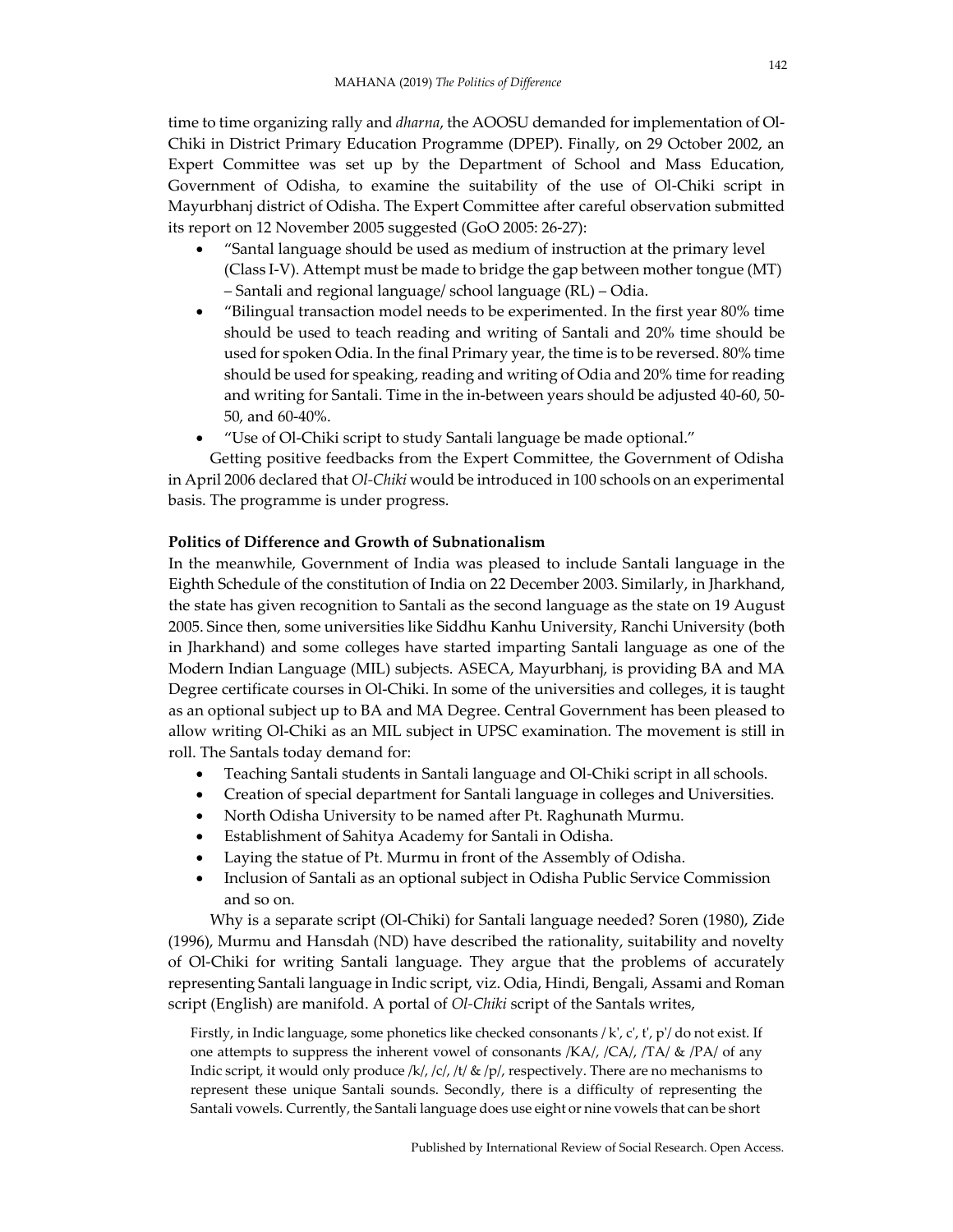or long and nasalized, whereas the Indic scripts provide only six vowels. By modifying the vowels of Indic script using diacritic marks, the Santali vowels can be represented to some extent, but when such vowels are used in the beginning of a word, they tend to approximate with closest vowels of the Indic script. Thirdly, there is no mechanism to represent the Glottal stop of Santali sounds which Santals use very frequently [\(http://wesanthals.tripod.com/](http://wesanthals.tripod.com/) id45.html).

Santali language, linguistically, has certain beauty, specialty, peculiarity, sweetness and originality. The Ol-Chiki script represents all sounds accurately that are naturally appealing to the Santals. Therefore, "to think of Santali without 'Ol Chiki' is a sign of mere madness", writes Dr. K. R. Soren, the President of All India Adivasi (Santal) Council, Midanapur, West Bengal, in an open letter to Shri Morarji Deshai, the then Prime Minister of India, for giving recognition to Ol-Chiki script by the Government of India on 15 February 1978 (Datta 1995:105).

Apart from linguistic problems, Chhutai Soren, the President of ASECA, elaborated further that there were practical reasons too. After the independence of India, the Santals of Odisha, Bihar, West Bengal and Assam started using Odia, Devnagari, Bengali and Assami scripts respectively and consequently they also started writing Santali language in those scripts. The Santals living in different states and writing in their respective regional scripts failed to understand and communicate with each other. Hence, the geographical boundary stood as a barrier for their unity, identity and integration, albeit they possessed and used the same language, culture and tradition. In this context, advocating for use of a common script for Santali language and reproaching the miscreants who for political gain are on the move to overthrow this cause, Mr. C.T. Besra of Dumka in Bihar, writes, "Our friends forget that our Santal brothers are also in Bengal, Assam and Odisha. If we are made to write in Hindi character, they will have to translate the same thing into Bengali, Assami and Oriya respectively and as such we, the great solid community, will be divided into different zones of language" (Hemram, et al. 1972: 9).

Secondly, the use of different scripts for writing Santali has negatively affected the progress of Santali language in several fields starting from literature to history, philosophy and science. While there exist considerable materials for Santali in Roman script, mostly confined to academic people only, common Santals have no appreciation for the same. The fact that there exists almost no creative literature in Santali using Roman script shows that it has not been able to penetrate to the common Santals. The problem of further deformation of Santali language comes from the fact that different scripts are being used for the same language. In this process, the style and formation of words used for dominant languages influence the writing of Santali language and this phenomenon further distorts the language. After invention of *Ol-Chiki* script, Santali literature has been enriched by the publication of different books, journals, novels, short stories, poetries, songs, religious sermons, books on Santal society and culture, fundamental books for learning *Ol-Chiki*, books for learning primary mathematics, Santali grammar and books on great adivasi leaders.

However, the inventor's main interest was to bring the Santals together living in different States by providing them a single communicative language (cf. Mahapatra 1983). The hidden agenda, as Chhutai Soren acknowledges, was to bring about a single state by conglomerating districts from neighbouring States. At least this is what some of the other leaders claim. Raghunath Murmu also hoped that the Hos, Mundas, Mahalis and Birhors who shared the understanding of the Santali might adopt Ol-Chiki (Carrin 2008: 32). Lastly, and most importantly, the language movement of Santal is a struggle for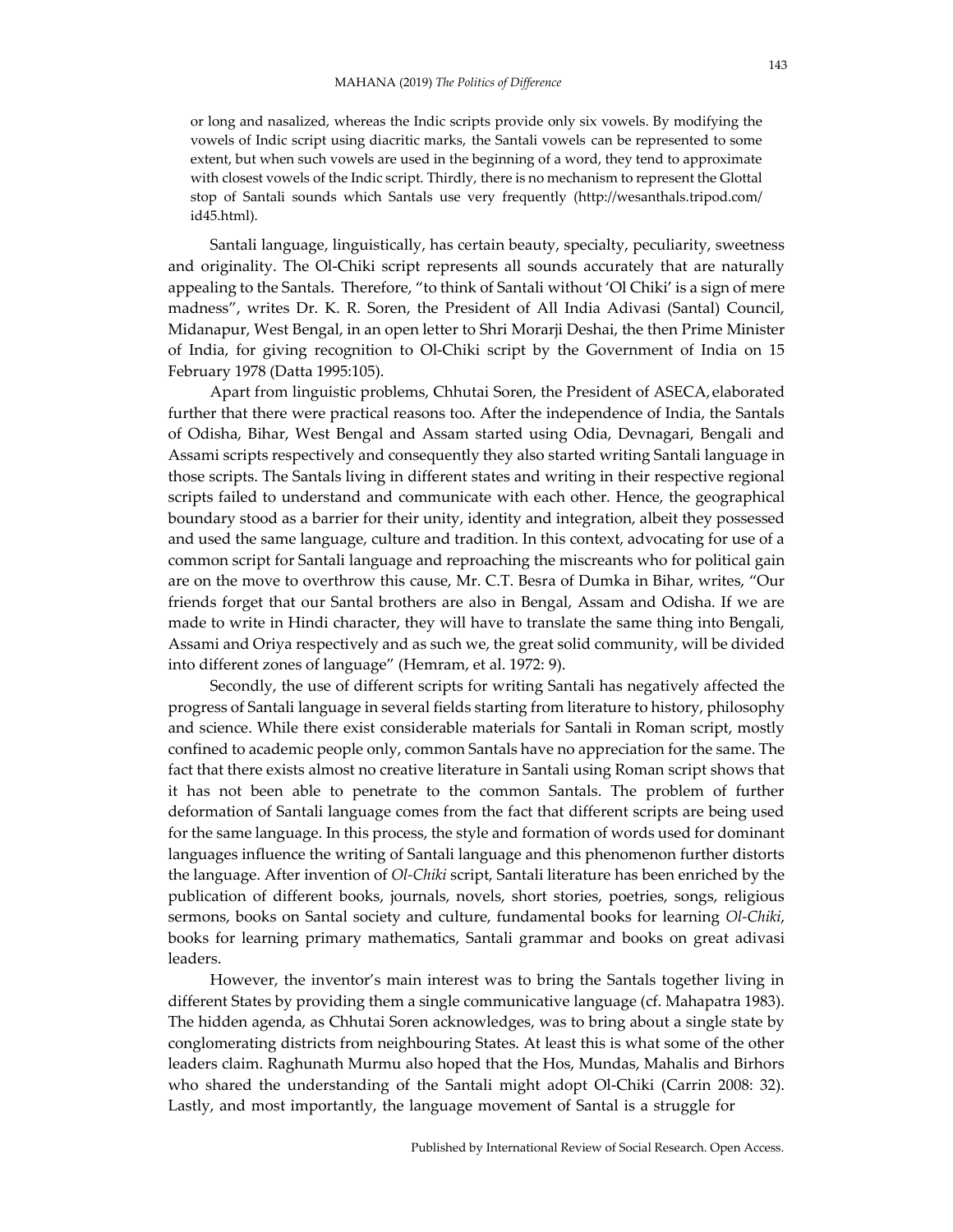recognition and identity. As Muniram Baskey, a man who worked with Pt. Raghunath Murmu and Jaipal Singh for the development of *Ol-Chiki*, succinctly writes, "An important question which must be considered seriously is the work of making Adivasi race conscious. This belief can be done by the acceptance of a new Script altogether which will give them an individual identity" (ibid).

To my further inquiry of how far the success of *Ol-Chiki* movement has strengthened the Santal identity and ethnicity and formal recognition of *Ol-Chiki* made an ordinary Santal to think at par with rest of the society, my friend Karu Marandi replied, "I am very proud now to identify myself as a Santal, which I was hesitant to do earlier. Earlier I avoided speaking in Santali language even to my Santal friends in the presence of others, especially a non-tribal. I am happy now to converse in Santali language as I have my own language and script like yours". Damayanti Besra, a Lecturer in the Department of Odia, MPC College, Baripada, recounts her experience in the college. One day, she was talking to some of her Santali students in Odiaa language outside the classroom. To her surprise, one of her students requested her saying, "Madam, we are not Odias. Would you mind speaking to us in our mother tongue, Santali?" Later, Damayanti Besra started teaching her children at home to learn *Ol-Chiki* script and speak in their mother tongue, Santali. She further told me, "The Santals are now taking pride not only in their language and identity but also in different manifestations of their culture. The Santals are energetic enough to revive their past customs, traditions and culture through writing, teaching and celebration of cultural festivals". The acceptance and popularity of Santali language and script are indicated by the presence of a number of book stores and audio-video shops exclusively dealing with Santali books, music and video cassettes in Raigangpur and Mayurbhanj towns. Thus, the *Ol-Chiki* movement is a persistent attempt to regain tribal identity and ethnicity. Using *Ol-Chiki* script as a medium, the Santali language movement has been trying to create what N. K. Bose calls "subnationalism" (1967) and Roy-Burman calls "infra-nationalism" (1969) of its own resisting the mainstream nationalism and domination.

## **REFERENCES**

- Anderson, Benedict, 1991[1983]. *Imagined communities: Reflections on the origin and spread of nationalism*. London and New York: Verso.
- Appadurai, Arjun, 1988. "Putting hierarchy in its place", *Cultural Anthropology*, (Place and Voice in Anthropological Theory), 3(1): 36-49.
- Asad, Talal (ed.), 1973. *Anthropology and the colonial encounter.* London: Ithaca Press. Baviskar, Amita, 2006. "The Politics of Being 'Indigenous'", in: B.G. Karlsson and T.B.
- Subba (eds.) *Indigeneity in India.* London: Kegan Paul, pp. 33-50.
- Beteille, Andre, 1986. "The Concept of Tribe with Special Reference to India", *European Journal of Sociology* 27(2): 296-318.
- Beteille, Andre, 1993. "Myth of IndigenousPeople", *The Times of India*, January 5.
- Beteille, Andre, 1998. "The idea of indigenous people", *Current Anthropology*, 39(2): 187-91. Bose, N. K. 1967. *Problems of National Integration*. Shimla: Indian Institute of Advanced Study.
- Carrin, Marine 2008. "Santal religious discourse and the assertion of adivasi identity", in Deepak Kumar Behera and Georg Pfeffer (eds) *Contemporary Society: Tribal Studies*. Vol. 7, *Identity, Intervention and Ideology in Tribal India and Beyond*, pp. 24-37. New Delhi: Concept Publishing Company.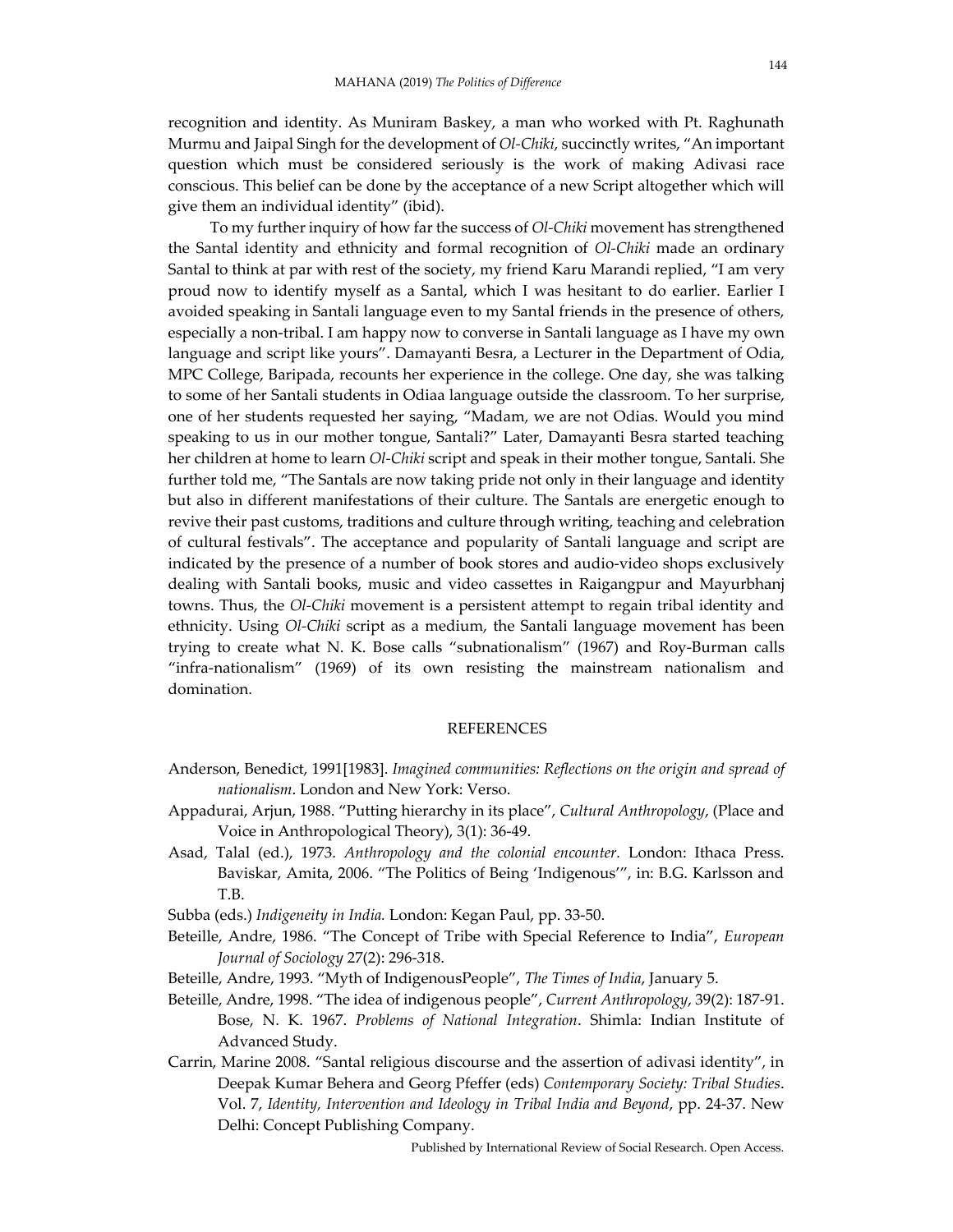Chatterjee, Partha, 1993. *The nation and its fragments*. Delhi: Oxford University Pres.

Das, Veena, 1995. *Critical Events: An Anthropological Perspective on Contemporary India.* Delhi: Oxford University Press.

- Datta, P. 1995. "Gorkhaland and Bodo movements etc.", in Lalan Tiwari (ed) *Issues in Indian Politics*, pp. 1-216. New Delhi: Mittal Publications.
- Fraser, Nancy 1995. "From Redistribution to Recognition? Dilemmas of Justice in a 'Post-Socialist Age", *New Left Review,* 212: 68-93.
- Fraser, Nancy 2000. "Rethinking recognition" *New Left Review,* 3: 107-120.
- Furer-Haimendorf, Christopher von, 1982. *Tribes of India: The Struggle for Survival.* Delhi: Oxford University Publication.
- GoO (Govt. of Orissa) 2001. "Impact Study on Introduction of Ol Chiki Script on 30 School of Orissa". Bhubaneswar: Department of Education.
- GoO (Govt. of Orissa) 2005. "Expert Committee Report on Use of Ol-Chiki Script in Mayurbhanj District of Orissa". Bhubaneswar: Department of School and Mass Education.
- Gramsci, Antonio, 1971. *Selections from the Prison Notebooks.* Edited and translated by Quintin Hoare and Geoffrey Nowell Smith. London: Lowrence and Wishart.
- Guha, Ranajit, 1983a. *Elementary aspects of peasant insurgency in colonial India*. Delhi: Oxford University Press.
- Guha, Ranajit, 1983b. "The prose of counter-insurgency", in idem (ed**)** *Subaltern studies II: Writings on South Asian history and society*, pp. 1-42. Delhi: Oxford University Press
- Hardiman, David, 1987. *The coming of the Devi: Adivasi assertion in Western India.* Delhi: Oxford University Press.
- Hemram, S.M., et al. 1972. *Adivasi Ol Script.* Jamsedpur, Bihar: Bidu Chandan Book Depot. Ingold, Tim 1986. *Evolution and Social Life*. Cambridge: Cambridge University Press.
- Islam, Md. Saidul 2003. "Labelling tribals: Forming and transforming bureaucratic identity in Thailand and Indonesia in a historical setting", *Gateway: An Academic Journal on the Web*, 3(9): 1-13.
- Kuper, Adam, 1988. *The invention of primitive society: Transformations of an illusion*. London: Routledge.
- Kuper, Adam, 2003. "The return of the native", *Current Anthropology*, 44(3): 389-402. Mahapatra, Sitakant, 1983. "Raghunath Murmu's movement for Santal solidarity", in K.S.
- Singh (ed) *Tribal movements in India*, Vol-II, pp. 129-59. Delhi: Manohar Publications.
- Marx, K. and F. Engels 1977. *The German ideology*. London: Lawrence and Wishart.
- Mauss, M. 1979[950]. *Sociology and psychology: Essays*. Translated by B. Brewster. London: Routledge and Kegan Paul.
- Murmu, N.C. and R.C. Hansdah (ND), "The rationale use of Ol-Chiki script for writing Santali language", (further details of reference are not available, material was collected while doing fieldwork), pp. 33-38.
- Pandey, Gyanendra 2006. "The subaltern as subaltern citizen", *Economic and Political Weekly*, 41 (46): 4735-41.
- Radcliffe-Brown, A. R. 1940. "On Social Structure", *The Journal of the Royal Anthropological Institute of Great Britain and Ireland* 70 (1): 1-12.
- Radcliffe-Brown, A.R. 1952. *Structure and Function in the Primitive Society.* London: Cohen & West.
- Roy-Burman, B. K. 1969. "Hillmen of north-east India and tensions of socio-economic development", *Vanyajati* 15(3), July.
- Said, Edward W., 1979. *Orientalism.* New York: Vintage*.*

Published by International Review of Social Research. Open Access.